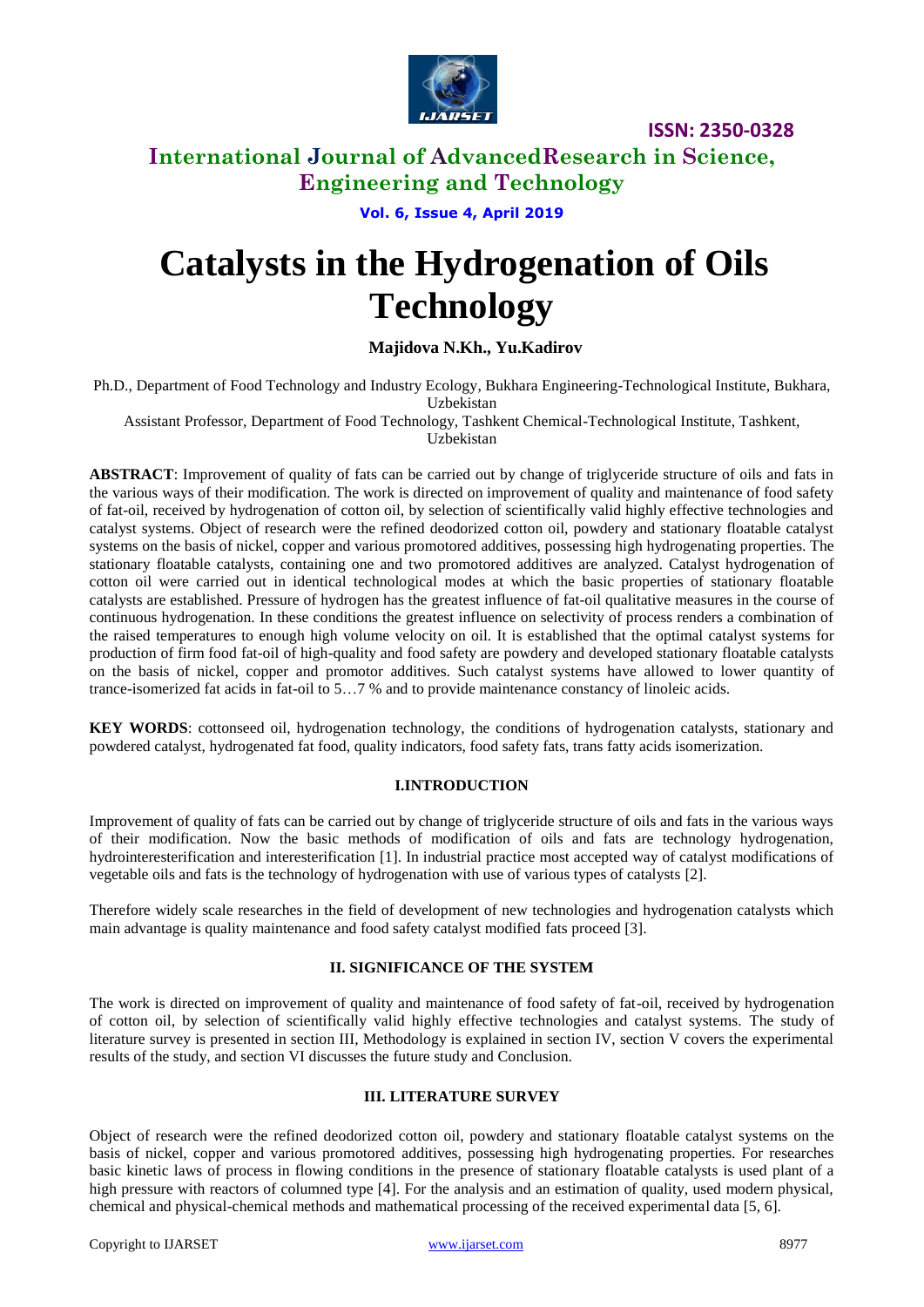

# **International Journal of AdvancedResearch in Science, Engineering and Technology**

# **Vol. 6, Issue 4, April 2019**

## **IV. METHODOLOGY**

Hydrogenation was carried out on mixtures of fresh (commercial) and reusable (recycled) catalyst.

Fresh catalyst used in powdered or granular (tablet) form. To increase the working surface of the catalysts and ensure their uniform distribution in the hydrogenated fat, they were crushed, then mixed with dry refined oil.

The feed rate of the catalyst suspension depended on its concentration, the performance of the hydrogenation unit, the quality of the hydrogenated raw materials, the required hydrogenation depth, etc.

Frame filter presses with a cotton or synthetic fabric filtering surface were used to separate the catalyst from the lard.

In the process of repeated use, the catalyst loses its initial activity and is partially replaced with fresh. Thus, the fresh catalyst was spent on compensation of losses and to create the necessary ratio between the fresh and reusable catalyst.

The total nickel concentration in the feedstock was maintained in the range of 0.1-0.3%, depending on the quality of the feedstock, the rate and depth of hydrogenation.

Isomerization ability of catalysts is calculated by the formula:

$$
S_i = \frac{\Delta T}{\Delta J_2}
$$

The temperature of melting and solidification, as well as the hardness of fats was determined by known methods.

All types of catalytic hydrogenation products were evaluated for their quality. The organoleptic characteristics and physico-chemical characteristics of cottonseed oil, edible fats, high-confectionery fats and margarine products were determined.

#### **V. EXPERIMENTAL RESULTS**

In researches on catalyst modifications of cotton oil are used various catalyst systems of new modification. The stationary floatable catalysts, containing one and two promotored additives are analyzed. Componential structure of the analyzed stationary floatable catalysts is resulted in table 1 and 2.

> **Table 1. Componential structure of new types of nickel-copper-aluminum floatable stationary catalysts**

| The catalyst, $N_2$ | Alloys                 | Parity of components |  |  |  |  |
|---------------------|------------------------|----------------------|--|--|--|--|
| Initial             |                        |                      |  |  |  |  |
|                     | Nickel-copper-aluminum | $25:25:50*$          |  |  |  |  |
| 2                   | Nickel-copper-aluminum | $37.5:12.5:50**$     |  |  |  |  |
| Promotived          |                        |                      |  |  |  |  |
| $3**$               | Palladium              | 0.10                 |  |  |  |  |
| $4**$               | Rhodium                | 0.50                 |  |  |  |  |
| $5**$               | Ruthenium              | 0.15                 |  |  |  |  |
| $6*$                | Rhenium                | 1.50                 |  |  |  |  |
| $7*$                | Germanium              | 1.50                 |  |  |  |  |
| $8*$                | Tin                    | 1.50                 |  |  |  |  |
| 9*                  | Vanadium               | 1.50                 |  |  |  |  |

Note (\*, \*\*): promotor is entered instead of an aluminum part

As the most effective powdery catalyst it is used catalyst "Nysosel-800" made by firm Engelhard in Holland [7].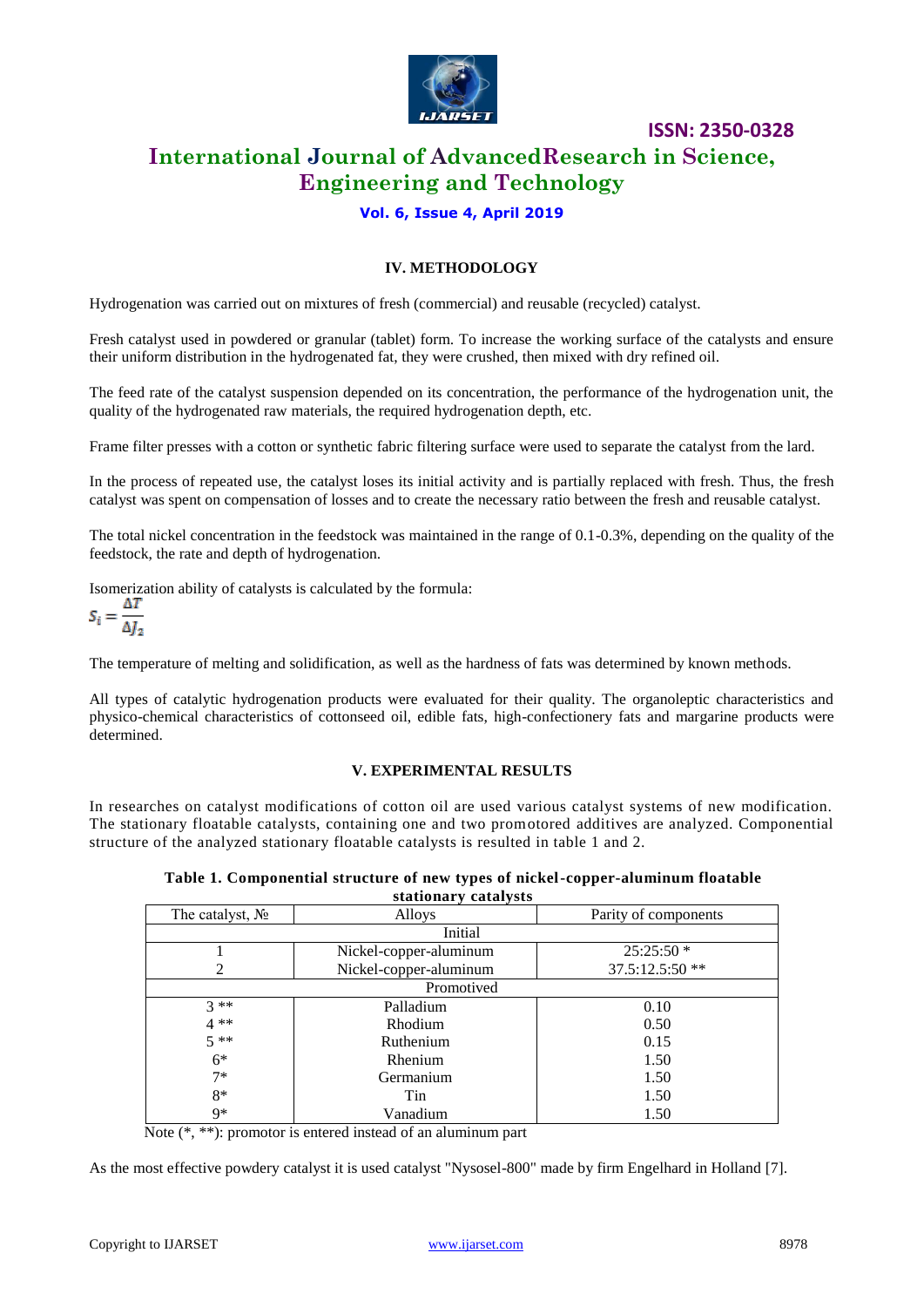

# **International Journal of AdvancedResearch in Science, Engineering and Technology**

## **Vol. 6, Issue 4, April 2019**

#### **Table 2. Componential structure of new types of nickel-copper-rhodium (0.5 %) aluminum alloys, promotored additives**

| The catalyst, $N_2$ | The additive | The maintenance, % |  |  |  |
|---------------------|--------------|--------------------|--|--|--|
|                     | Palladium    | 0.50               |  |  |  |
|                     | Ruthenium    | 0.50               |  |  |  |
| 12                  | Rhenium      | 2.00               |  |  |  |
| 13                  | Germanium    | 1.50               |  |  |  |
| 14                  | Tin          | 1.50               |  |  |  |
|                     | Vanadium     | 2.00               |  |  |  |
|                     |              |                    |  |  |  |

In researches are studied nickel-copper-aluminum (25.0:25.0:46.0... 48.5) alloys with the joint combination of two promotored additives.

Catalyst hydrogenation of cotton oil were carried out in identical technological modes at which the basic properties of stationary floatable catalysts are established.

Research of influence of temperature for velocity of saturation of cotton oil at presence of non-promotor and promotor nickel-copper-aluminum catalysts carried out at following conditions: pressure 300 kPа, velocity of feed of hydrogen of 60 ml  $h^{-1}$ , volume velocity of feed of oil 1.2  $h^{-1}$ .

With rise in temperature velocity of saturation increases, thus intensive growth of velocity is observed at 200°С. At this size decrease sharply that specifies in limitation of process by hydrogen diffusion [8].

Pressure of hydrogen has the greatest influence of fat-oil qualitative measures (tab.3) in the course of continuous hydrogenation. In these conditions the greatest influence on selectivity of process renders a combination of the raised temperatures to enough high volume velocity on oil.

|                             | Modification conditions |                                         |             | The<br>maintenance of<br>trance-acids, % | Acid<br>number.<br>mg<br>KOH/g | Temperature<br>of melting, $\mathrm{C}$ | Hardness,<br>g/cm |
|-----------------------------|-------------------------|-----------------------------------------|-------------|------------------------------------------|--------------------------------|-----------------------------------------|-------------------|
| Temperature,<br>$^{\circ}C$ | Pressure,<br>kPa        | Velocity of<br>feed of oil,<br>$h^{-1}$ | I.n % $J_2$ |                                          |                                |                                         |                   |
| 200                         | 300                     | 1.8                                     | 74.1        | 11                                       | 0.20                           | 34.5                                    | 420               |
| 200                         | 300                     | 1.5                                     | 72.1        | 14                                       | 0.21                           | 36.1                                    | 500               |
| 200                         | 100                     | 1.0                                     | 64.2        | 18                                       | 0.27                           | 37.2                                    | 540               |
| 180                         | 100                     | 1.0                                     | 63.7        | 19                                       | 0.29                           | 37.1                                    | 600               |
| 180                         | 100                     | 1.2                                     | 66.4        | 21                                       | 0.35                           | 38.3                                    | 620               |

| Table 3. The characteristic of fat-oil, received by continuous catalyst modification of cotton oil |  |  |
|----------------------------------------------------------------------------------------------------|--|--|
|----------------------------------------------------------------------------------------------------|--|--|

#### **VI. CONCLUSION AND FUTURE WORK**

It is established that the optimal catalyst systems for production of firm food fat-oil of high-quality and food safety are powdery and developed stationary floatable catalysts on the basis of nickel, copper and promotor additives. Such catalyst systems have allowed to lower quantity of trance-isomerized fat acids in fat-oil to 5…7 % and to provide maintenance constancy of linoleic acids.

The most comprehensible technological modes of manufacture of the high-quality hydrogenated fats were temperature 180°C, pressure 100 kPa and volume velocity of feed of oil 1.2-1.5 h<sup>-1</sup>. Such conditions have allowed lowering the quantitative maintenance of trance-isomerized mono-nonsaturated fat acids in food fat-oil.